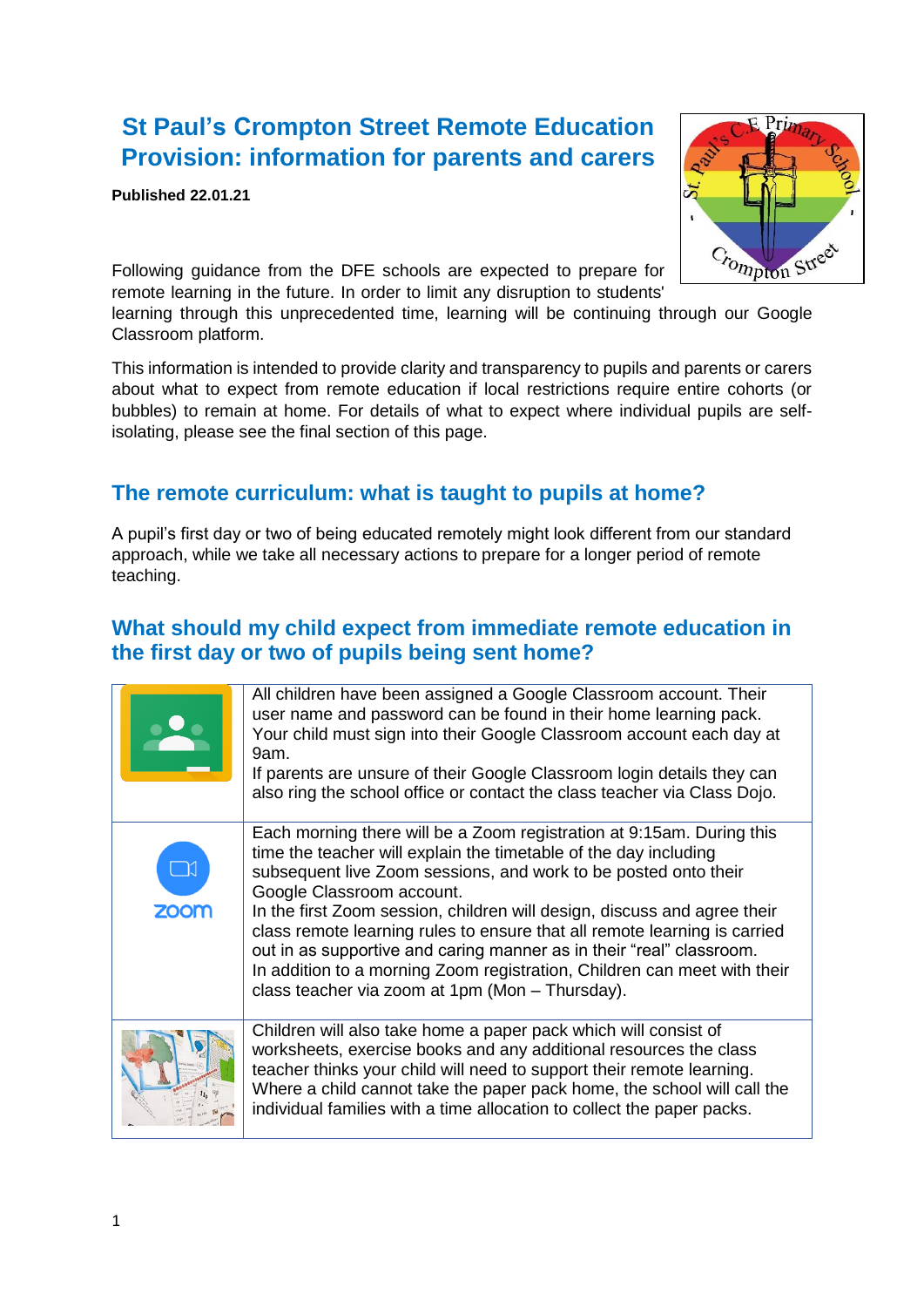### **Following the first few days of remote education, will my child be taught broadly the same curriculum as they would if they were in school?**

Yes, we will teach the same curriculum remotely as we do in school wherever possible and appropriate.

However, we may need to make some adaptations in some subjects. For example, where a task requires lots of discussion such as PSHE the teacher may amend to make it more suitable for remote learning.

PE and outside learning tasks will be flexible to allow for children to access them depending on their individual circumstances.

## **Remote teaching and study time each day**

### **How long can I expect work set by the school to take my child each day?**

We expect that remote education (including remote teaching and independent work) will take pupils broadly the same amount of time as children in school.

The timetable for the day will match that of children in school and individual support will be available during normal school hours. If children are unable to complete the learning tasks they are set, then they (or parent/carers on their behalf) should discuss this with the class teacher.

The DFE recommendations for remote learning are as follows:

| <b>EYFS</b> | No recommendation is made from the<br>DFE, but we offer at least 3 hours per<br>day. |
|-------------|--------------------------------------------------------------------------------------|
| Key Stage 1 | 3 hours of learning per day                                                          |
| Key Stage 2 | 4 hours of learning per day                                                          |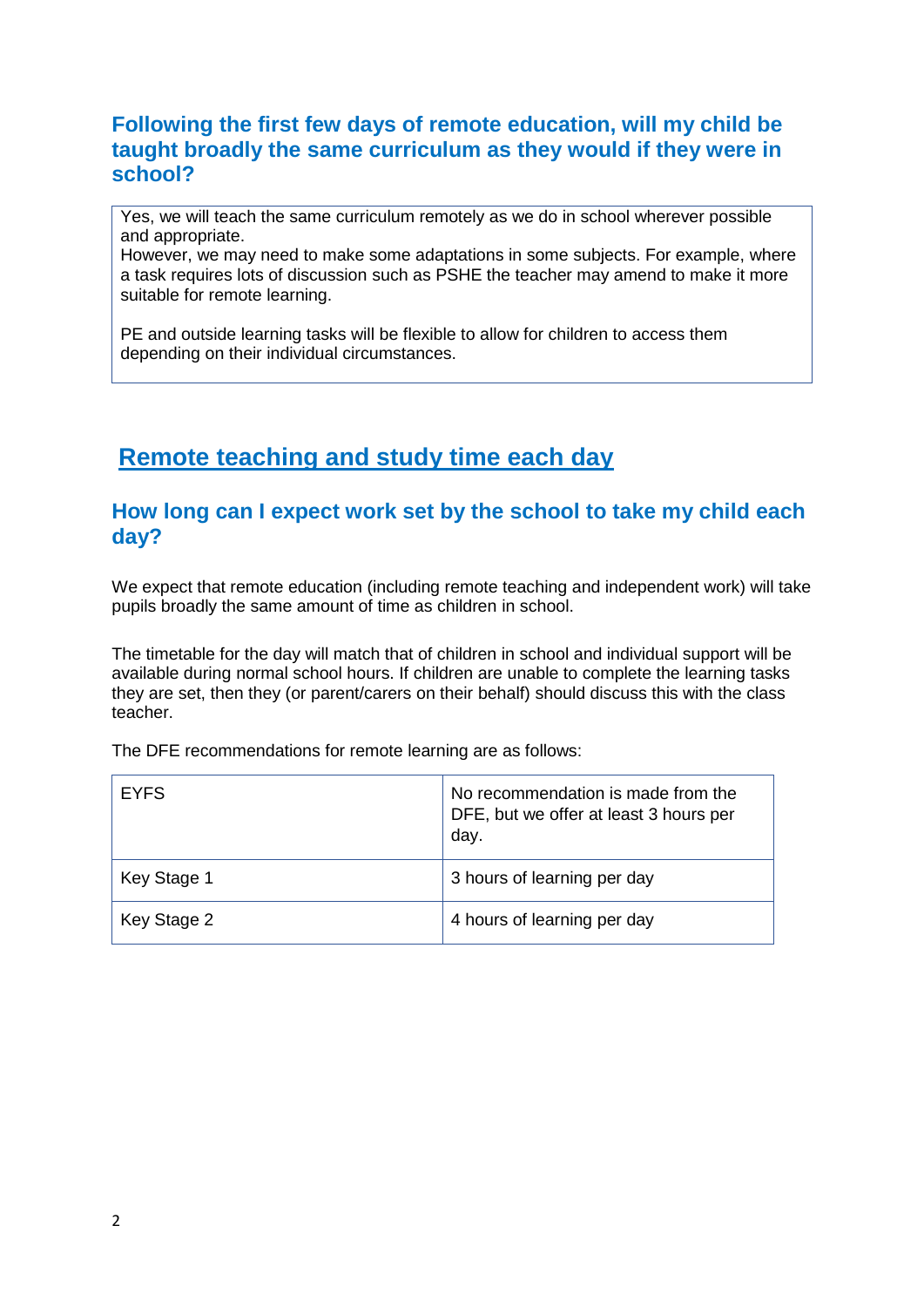# **Accessing remote education**

### **How will my child access any online remote education you are providing**?

|                       | All children will access their online lessons using Google Classroom. This<br>platform has been used in school. Children will receive feedback daily on work<br>handed in.                                                                                                                                     |
|-----------------------|----------------------------------------------------------------------------------------------------------------------------------------------------------------------------------------------------------------------------------------------------------------------------------------------------------------|
| $\Box$<br><b>ZOOM</b> | All children will receive two Zooms sessions per day (1 x Friday) which will be<br>a combination of live teaching sessions, teacher explanations, time for<br>questions or general well-being tasks. Tasks will be set on Google Classroom<br>and children will upload the work they do and feedback be given. |
|                       | Adult will be able to have daily contact with their child's class teacher via<br>Class Dojo. Staff will reply as and when available during teaching hours.                                                                                                                                                     |

Within all plans, teachers will set appropriate work in line with our current curriculum, primarily supplemented by a range of approved online resources. These include:

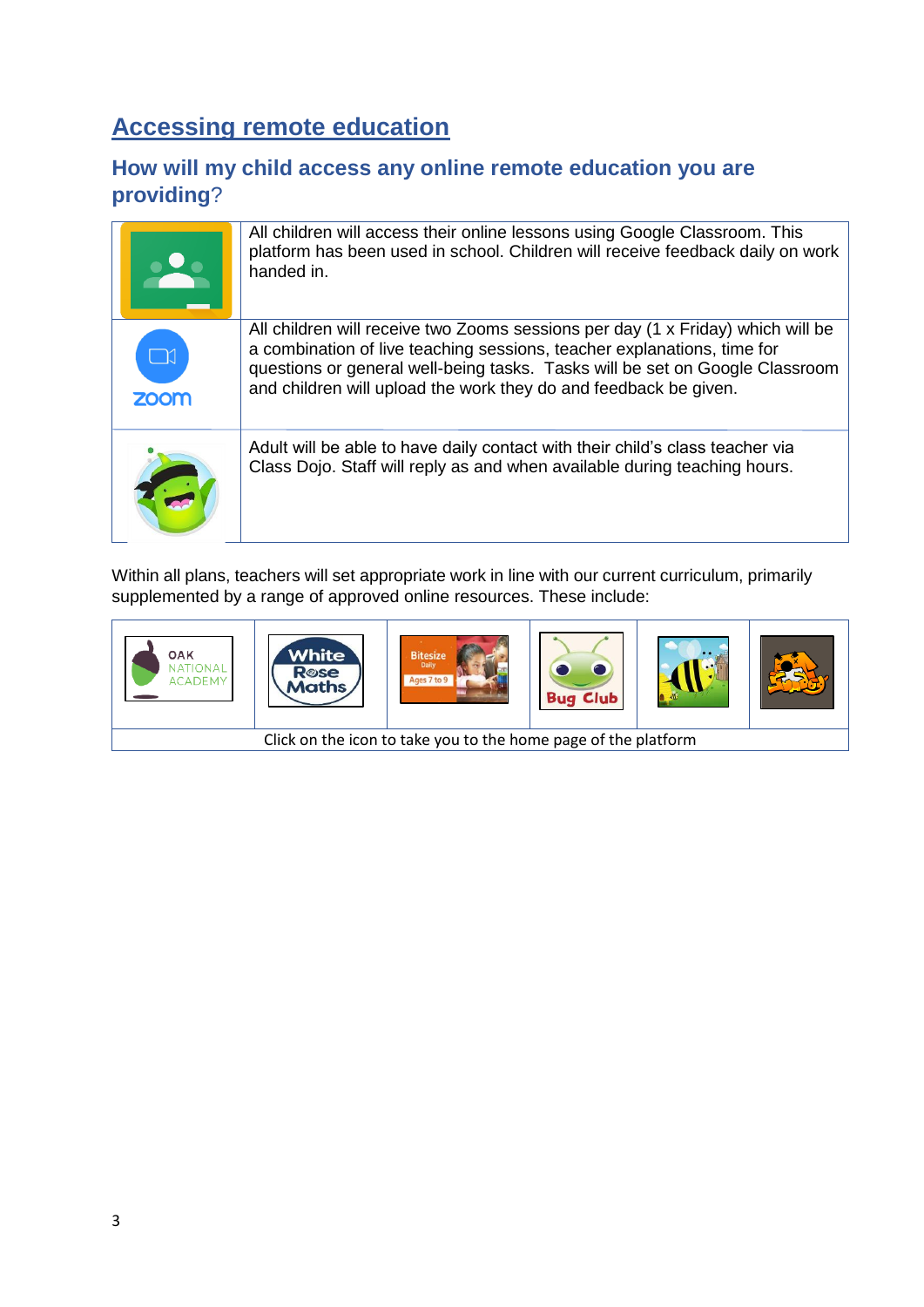### **If my child does not have digital or online access at home, how will you support them to access remote education?**

We recognise that some pupils may not have suitable online access at home. We take the following approaches to support those pupils to access remote education:

- School Leaders have carried out a device audit in preparation for September to ascertain who had a device so that school can loan a device should a bubble need to isolate.
- In the event of a whole school lockdown, we recognise that all children will need to access a device. If your child does not have access to a laptop or other suitable device but your home does have a high speed internet connection, then we may be able to loan them a laptop. Parents and carers should inform the class teacher or call the school office for further information.
- If your mobile phone network is EE, O2, Sky Mobile, SMARTY, Tesco Mobile, Three, Virgin Mobile or Vodafone then school can support you with an application for free data. Please contact the school office for further information and they will submit the application for you.
- In the evert of a National lockdown where there are not enough devices to be loaned, those that do not have a device or WiFi can attend the in school provision. This is subject to available staff and would be offered on a part time basis subject to notice. Please inform the school office if you would like to access this service.

### **How will my child be taught remotely?**

We use a combination of the following approaches to teach pupils remotely:

- teaching a planned and well-sequenced curriculum so that knowledge and skills are built incrementally, with a good level of clarity about what is intended to be taught and practised in each subject.
- planning a programme that is of equivalent length to the core teaching students would receive in school, ideally including daily contact with teachers.
- Daily pre-recorded teaching most lessons will include a live introduction from your child's class teacher, modelling explicitly the skill needed to complete the activities.
- Daily Zoom registration session, where your child can ask questions on any work set or request further support
- Recorded teaching (e.g. Oak National Academy lessons, video/audio recordings made by teachers) – for some lessons your child will download and view a prerecorded video.
- Printed paper packs produced by the teacher. The teacher will refer to these and inform pupils what sheet to use when they meet for the morning registration Zoom.
- Commercially available websites supporting the teaching of specific subjects or areas, including video clips or sequences – your child will continue to use the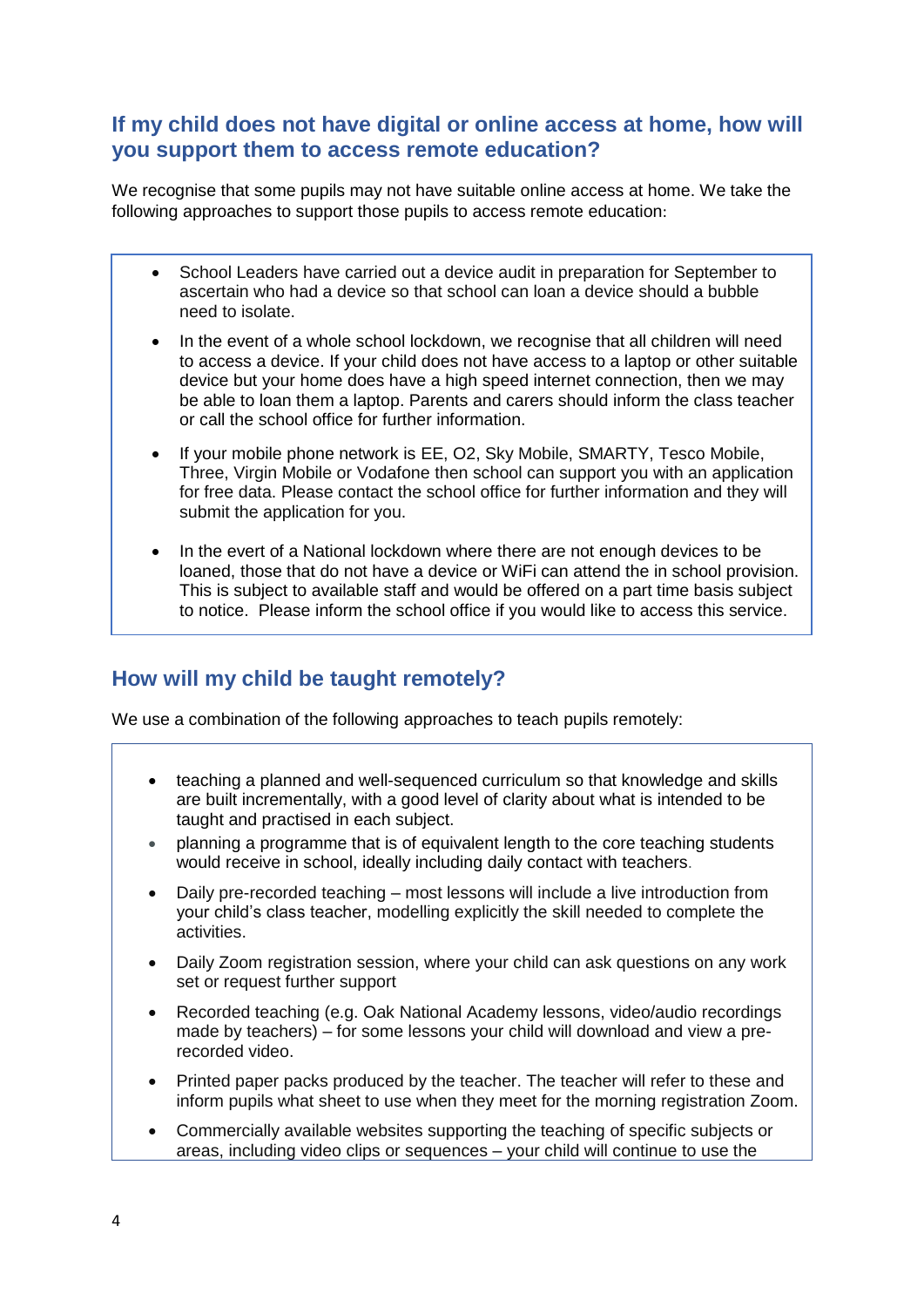range of online tools that they are familiar with and use in school such as: TT RockStars, Bug Club, Spelling Shed, SumDog and BBC bitesize.

We are considering these expectations in relation to the students' age, stage of development or special educational needs, for example where this would place significant demands on parents' help or support. We will avoid and will not set long-term projects or internet research activities.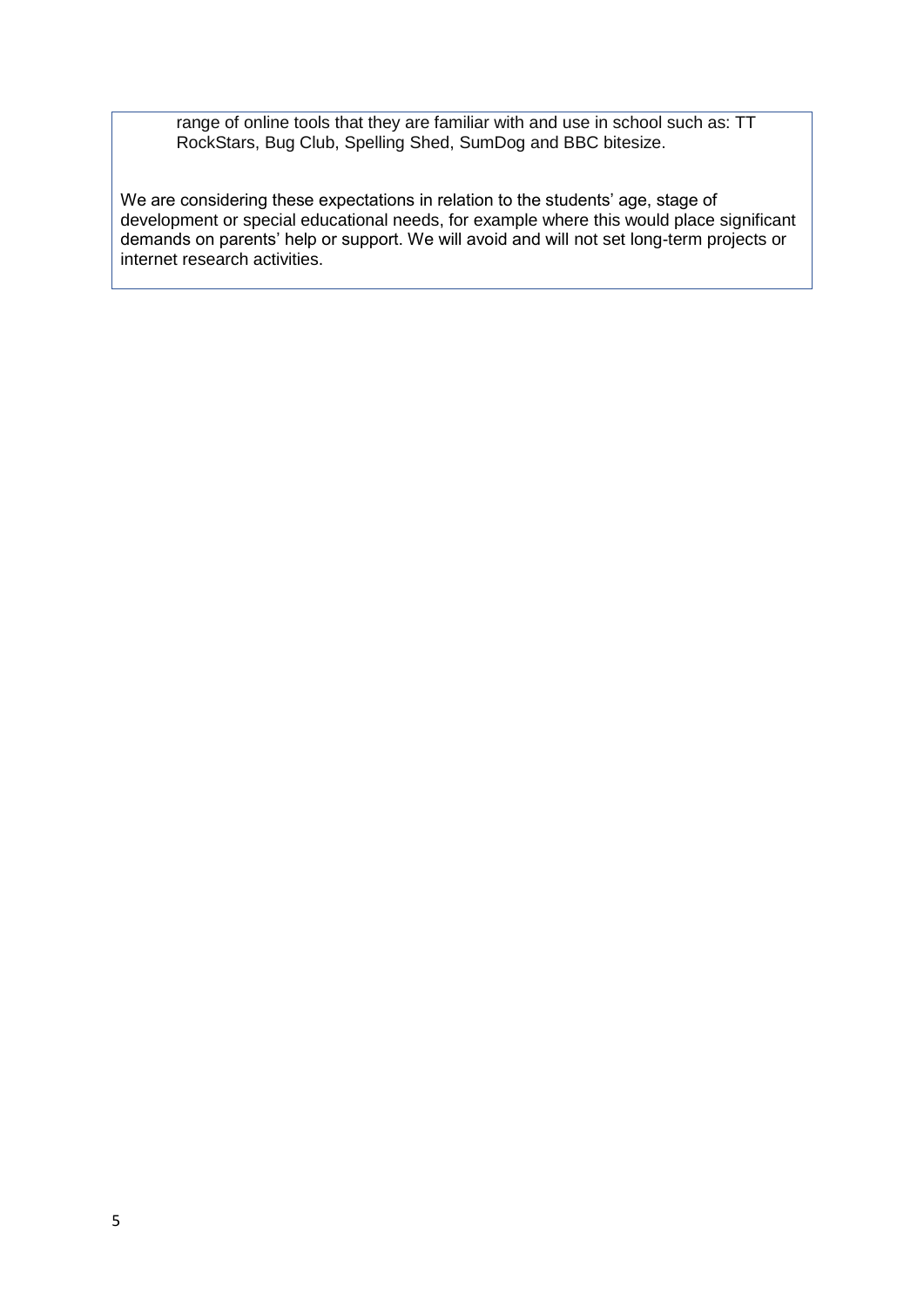# **Engagement and feedback**

### **What are your expectations for my child's engagement and the support that we as parents and carers should provide at home?**

Please expect that your child will be completing a usual day of learning from 9:00am to 3.00pm. We have a blended learning approach, which means some of the learning will be using a device, or some will be using workbooks and home learning packs to reduce the amount of screen time children have each day.

#### **Registration for each day as follows:**

#### **9:15 & 1:00 Zoom session**

All children are expected to attend the registration Zoom. During this session the teacher will explain the timetable of the day, work uploaded on to Google Classroom and may complete a live Zoom teaching session.

#### **We expect that children will:**

- "arrive" or log in on time to all of their live lessons
- be dressed appropriately for learning
- do their best to complete all independent learning tasks on Google Classroom
- request help through Class Dojo if they are unsure of what to do, or how to do it
- abide by the class's agreed remote learning rules

#### **We ask that parents and carers**:

- help children to log in to Zoom and or Google Classroom
- monitor children's safe access to the internet
- report any problems accessing learning to the class teacher on Class Dojo or the school office
- set routines at home to support your child's education
- ensure that children "arrive" or log in promptly each morning
- monitor your child's Google Classroom account for messages and updates from school and your child's teacher
- communicate any concerns immediately to the class teacher via your drop in Zoom session, Google Classroom, or the school office.
- read aloud to your child every day, using the Bug Club, reading library, Oxford Owl, or sign up to Salford Digital library service.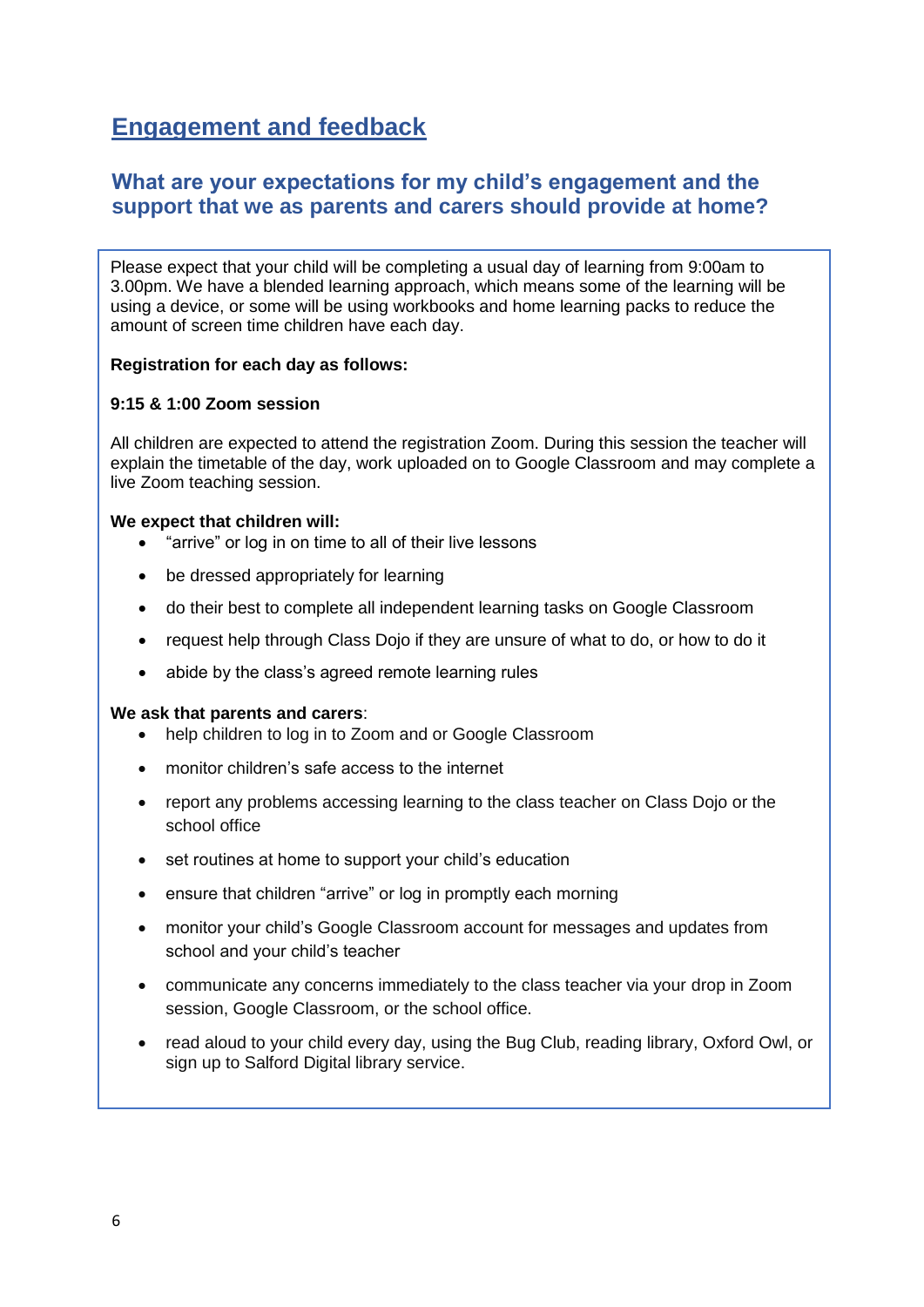### **How will you check whether my child is engaging with their work and how will I be informed if there are concerns?**

It is important that children continue their learning during any period of learning at home. In order to monitor this:

- a daily register will be taken each morning and afternoon
- any child not attending will be marked absent and we will contact you to find out the reason for your child's absence
- if a class teacher has concerns about the level of engagement regarding the work set on Google Classroom, they will call you in the first instance to discuss your child's needs and how we can work together to ensure your child's education is not interrupted.
- those who may have difficulty engaging with remote education at home due to lack of device or study space will be invited into the school provision on a part time or full

### **How will you assess my child's work and progress?**

Feedback can take many forms and may not always mean extensive written comments for individual children. For example, whole-class feedback or quizzes marked automatically via digital platforms are also valid and effective methods, amongst many others. Our approach to feeding back on pupil work is as follows:

- feedback will usually be a written comment via Google Classroom on any work the children submit. The concernsive will inform  $\mathcal{L}$  in the concernsive will inform  $\mathcal{L}$  in the children submit.
- where necessary, more detailed feedback may be issued to help a child or group of children understand a misconception in a virtual live meeting.
- Children will receive feedback daily

time basis.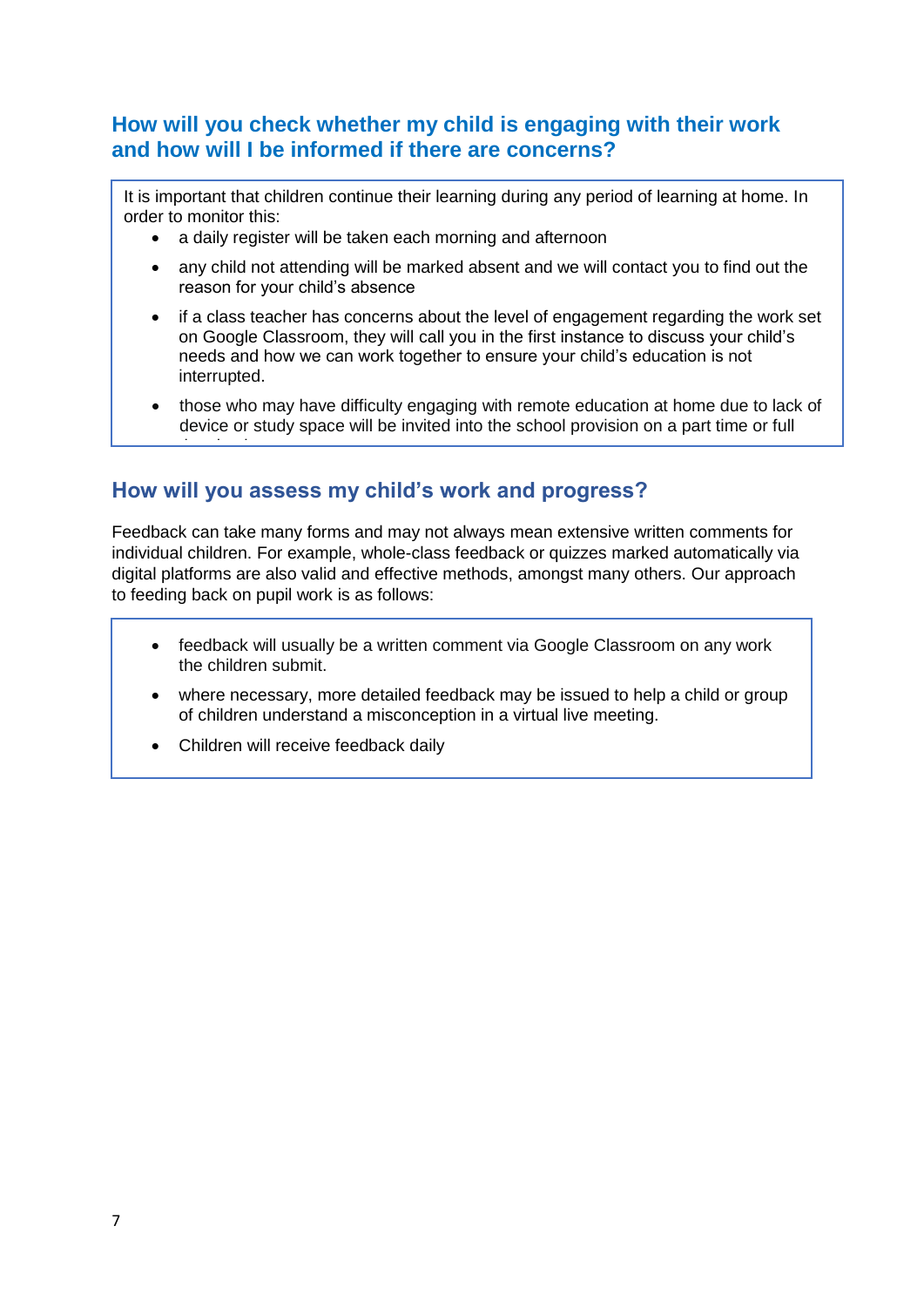## **Additional support for pupils with particular needs**

### **How will you work with me to help my child who needs additional support from adults at home to access remote education?**

We recognise that some pupils, for example some pupils with special educational needs and disabilities (SEND), may not be able to access remote education without support from adults at home. We acknowledge the difficulties this may place on families, and we will work with parents and carers to support those pupils in the following ways:

We recognise that some pupils, for example some pupils with special educational needs and disabilities (SEND), may not be able to access remote education without support from adults at home. We acknowledge the difficulties this may place on families and we will work with parents/carers to support these pupils in the following ways:

- Immediate contact from Mrs Marshall (SENCO) or class teachers for pupils with SEND to discuss the imminent remote learning plan and to offer any support and advice
- offer of access to a school based learning provision for pupils with an EHCP or pupils deemed to be vulnerable
- personalised learning tasks for all pupils with a SEND/barrier to learning set by their class teacher on Google Classroom
- access to specialist teaching staff in compliance with EHCP's
- providing additional Zoom sessions with a Teaching Assistant and their class teacher focusing on the individual targets.
- offering addition Zooms for those children on the send register. These children will receive additional Zoom sessions per week which will be small group or individual with their known Teaching Assistants. These Zoom sessions will focus on their individual targets on their pupil progress plans, e.g. social communication, emotional well-being or academic support.
- sending home of any necessary resources to support a child to access learning remotely.
- regular contact from a member of the school team for pupils deemed to be vulnerable or pupils identified as a concern by their class teacher